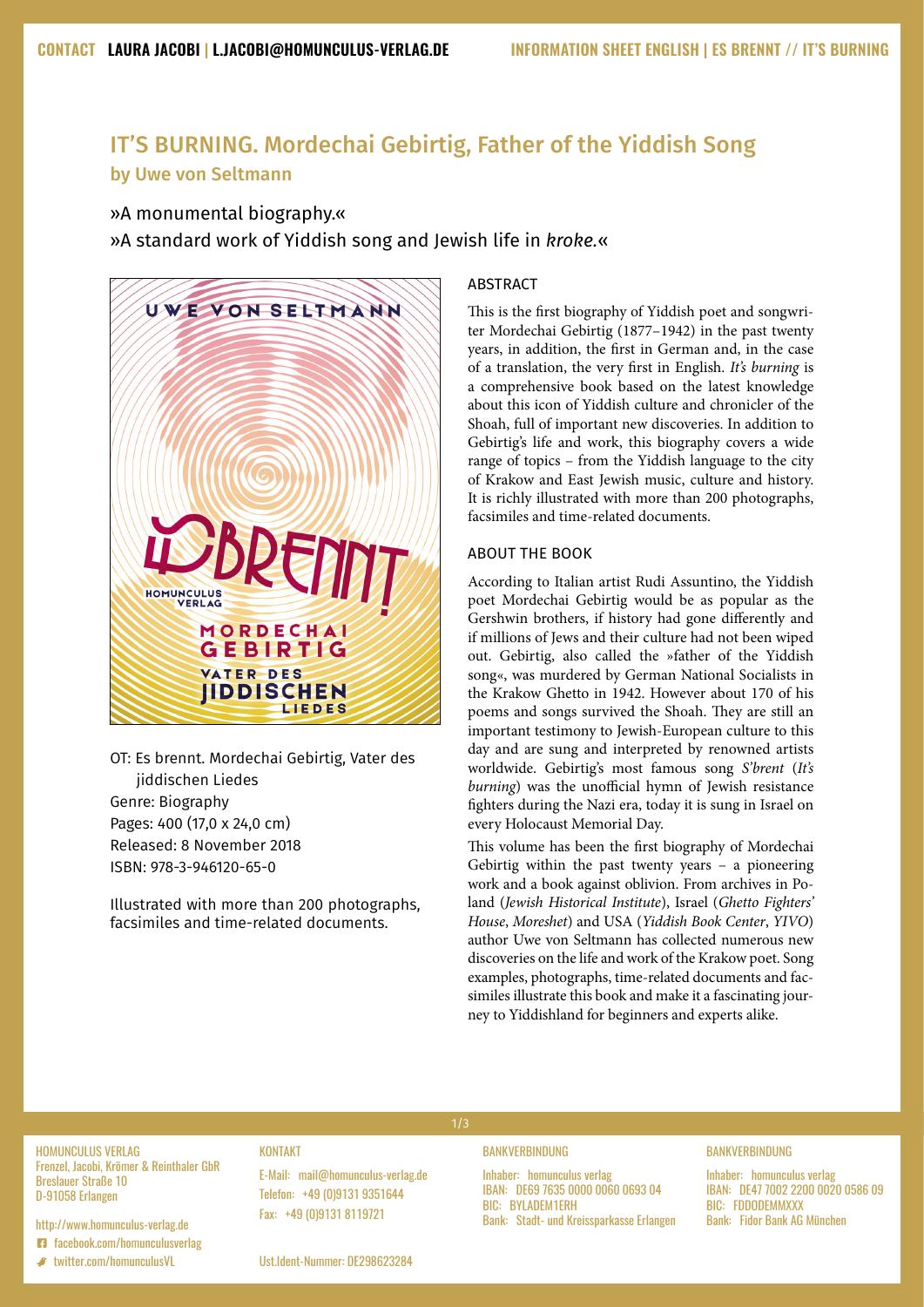# **Statements**

*Gebirtig's life story is told by Uwe von Seltmann in an impressive way, with countless details he found in archives, with many photos, documents and facsimiles, with songs and poems, some of which are presented here for the first time in German translation. And yet the term ›biography‹ is only conditionally suited to this four hundred page large-format volume. Rather, it is a ›literary journey into Yiddish Land‹, as Seltmann himself calls it, telling of its development and its political background, customs, language and atmosphere.* 

#### **Frankfurter Allgemeine Zeitung**

*The fact that these testimonies can now be read together with his folk songs, couplets and philosophical poems in German, and that the forgotten genius Gebirtig is thus given late honour, cannot be praised enough. Von Seltmann excellently translates all Yiddish texts and presents them in Latin letters, so that everyone can let Gebirtig's prophetic pogrom song … have its gloomy effect on them. A monumental biography … compiled with love, down to the last pictorial document.*

#### **Die Welt (newspaper)**

*It does not seem exaggerated to describe Seltmann's book as pioneering work. The author has meticulously searched archives in Europe, Israel and the USA for testimonies from Gebirtig's life. ... An attempt to save Mordechai Gebirtig's legacy and the Yiddish language from oblivion.*

#### **Jüdische Allgemeine (Jewish newspaper)**

*Von Seltmann has researched intensively, traced contemporary witnesses and documents worldwide and translated many of Gebirtig's songs into German for the first time. From this he weaves a comprehensive picture that shows the poet as a worker-revolutionary in the struggle for humane living conditions, as a sensitive melancholic, as a linguistically powerful guardian of his Yiddish mother tongue and as a tough fighter for the rich culture of the Jewish population. … The result is a real find, not only for Klezmer lovers and Gebirtig connoisseurs.*

# **Nürnberger Nachrichten (newspaper)**

*In his book* It's burning *(*Es brennt*), author Uwe von Seltmann not merely creates an impressive panopticon of past times, but also a stirring appeal not to*  *have these times repeated today. A book highlight both typographically and in the placement of pictorial material as well as in dealing with reading flow.* **Simone Scharbert, poet, Fixpoetry.com**

*As a songwriter Mordechai Gebirtig has left a unique piece of work to posterity: For over 40 years he has expressed Jewish life in Eastern Europe in all its facets of everyday life, from the worries about daily bread to the longing for the* golden land *and to the resistance to fascism in songs and poems that are* folkstimlikh *in the truest sense of the word. Uwe von Seltmann has been outstandingly successful in telling us about Mordechai Gebirtig's life, suffering and work in such a way that the reader has already embarked on a journey to* yiddish land *after the first few sentences. 200 printed song examples lend the* zinger fun noyt *a voice and make this great book a standard work of Yiddish song and Jewish life in* kroke*.*

### **Dr. Bertram Nickolay, Berlin, initiator and coeditor of Yiddish music anthology** *Sol Sajn*

Es brennt *is an important and wonderful book that has deeply moved me. Beyond the incomprehensible tragedy of the life of Mordechai Gebirtig and of Eastern European Judaism, it is a testimony of a wonderful man. Gebirtig's quite different idea of retribution and his deep love for people are deeply impressive. At times, Gebirtig's sensitive lyrics and melodies have reminded me of Gundermann, who was also a simple labourer but at the same time full of wisdom. Congratulations on a book whose layout is also of very high quality.* **Stefan Seidel, Leipzig, Chief Editor of Der Sonntag**

*Uwe von Seltmann has written a wonderful book about Mordechai Gebirtig and his world. He not only traces the biography of the great songwriter, but also points out connections, backgrounds, networks, social conditions and historical developments. Seldom have I read a book on Jewish history in Eastern Europe which has succeeded so impressively in making the atmosphere in Yiddish-speaking countries palpable. The book is very clarifying – and at the same time goes to the reader's heart.*

# **Prof. em. Dr. Heiko Haumann, Department of History, University of Basel**

HOMUNCULUS VERLAG Frenzel, Jacobi, Krömer & Reinthaler GbR Breslauer Straße 10 D-91058 Erlangen

http://[www.homunculus-verlag.de](http://www.homunculus-verlag.de
) **E1** [facebook.com/homunculusverlag](http://www.facebook.com/homunculusverlag)

 $\bullet$  twitter.com/homunculusVL

### **KONTAKT**

E-Mail: <mail@homunculus-verlag.de> Telefon: +49 (0)9131 9351644 Fax: +49 (0)9131 8119721

#### BANKVERBINDUNG

2/3

Inhaber: homunculus verlag IBAN: DE69 7635 0000 0060 0693 04 BIC: BYLADEM1ERH Bank: Stadt- und Kreissparkasse Erlangen

#### BANKVERBINDUNG

Inhaber: homunculus verlag IBAN: DE47 7002 2200 0020 0586 09 BIC: FDDODEMMXXX Bank: Fidor Bank AG München

Ust.Ident-Nummer: DE298623284